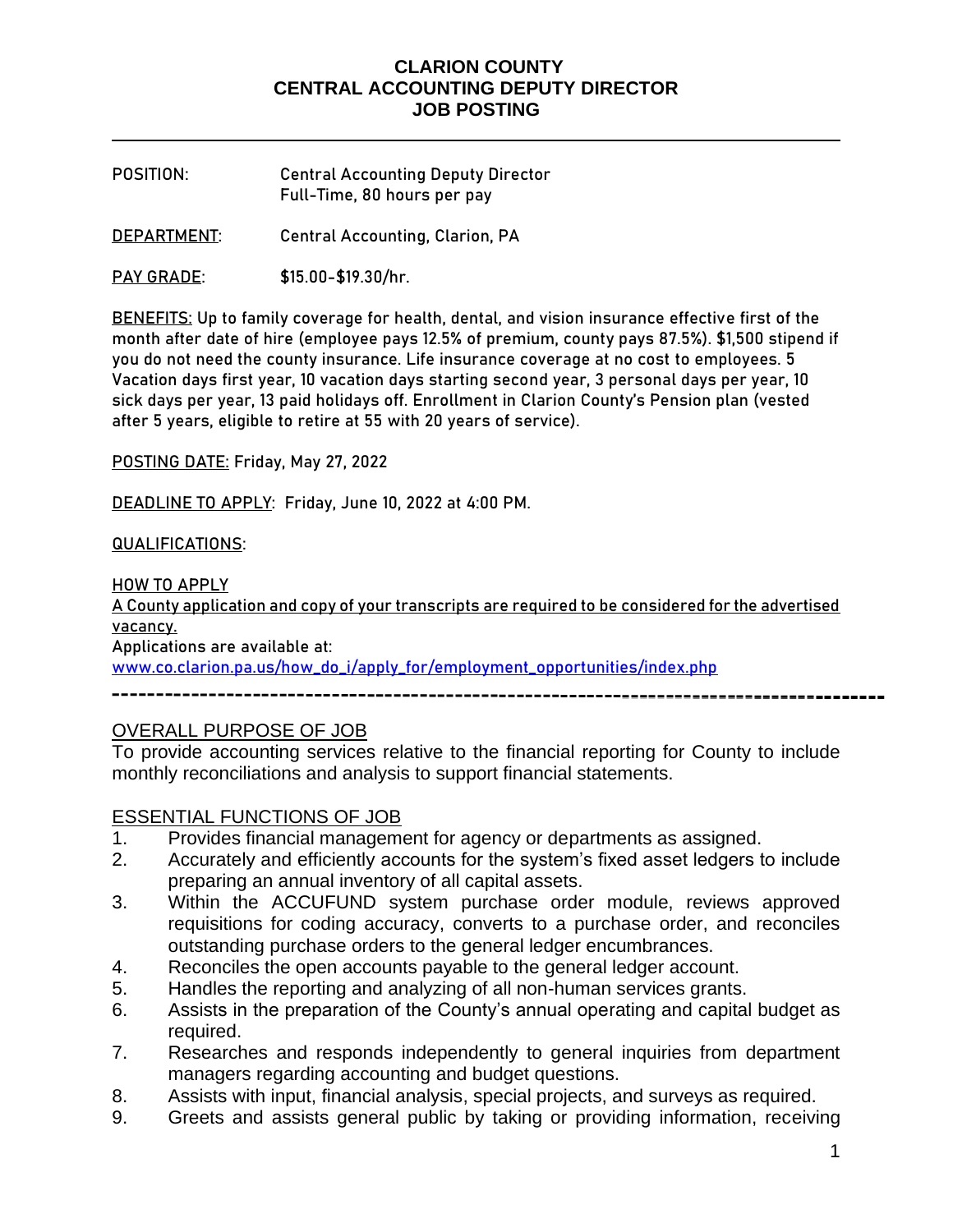payments or directing them to proper locations.

- 10. Assists in collecting or receiving monies due department and maintaining accurate related records of such collections.
- 11. Prepares journal entries as directed to ensure accurate financial reporting.
- 12. Batches vendor invoices, as necessary.

## OTHER DUTIES OF JOB

- 1. Attends meetings, staffing, training, and seminars as required.
- 2. Provides direction to fiscal technician staff.
- 3. Assists staff with clerical duties in absence of other clerical staff members, or as needed.
- 4. Delivers mails to Courthouse or other County offices; occasionally performs errands as needed to carry out essential job duties.
- 5. Performs other job-related duties as required, including but not limited to title searches on an as needed basis.

### SUPERVISION RECEIVED

Receives occasional instruction and little supervision from Supervisor regarding daily work duties.

## SUPERVISION GIVEN

None

# WORKING CONDITIONS

- 1. Works indoors in limited workspace with adequate lighting and ventilation, but with fluctuations in temperatures.
- 2. Works with average indoor exposure to noise, disruptions, and stress.
- 3. Normal indoor exposure to dust/dirt.

# PHYSICAL AND MENTAL CONDITIONS

- 1. Must possess ability to record, convey and present information, explain procedures, and follow instructions.
- 2. Must be able to sit for long periods throughout the workday, with intermittent periods of standing, walking, bending, twisting, and reaching necessary to carry out job duties.
- 3. Dexterity requirements range from coordinated movements of fingers/hands to simple movements of feet/legs; torso necessary to carry out job duties.
- 4. Sedentary work, with occasional lifting/carrying of objects with a maximum weight of ten pounds.
- 5. Must be able to pay close attention to details and concentrate on work.
- 6. Must be able to cope with the physical and mental stresses of the position.
- 7. Must be able to move frequently throughout the workday as needed to carry out essential job duties.

# QUALIFICATIONS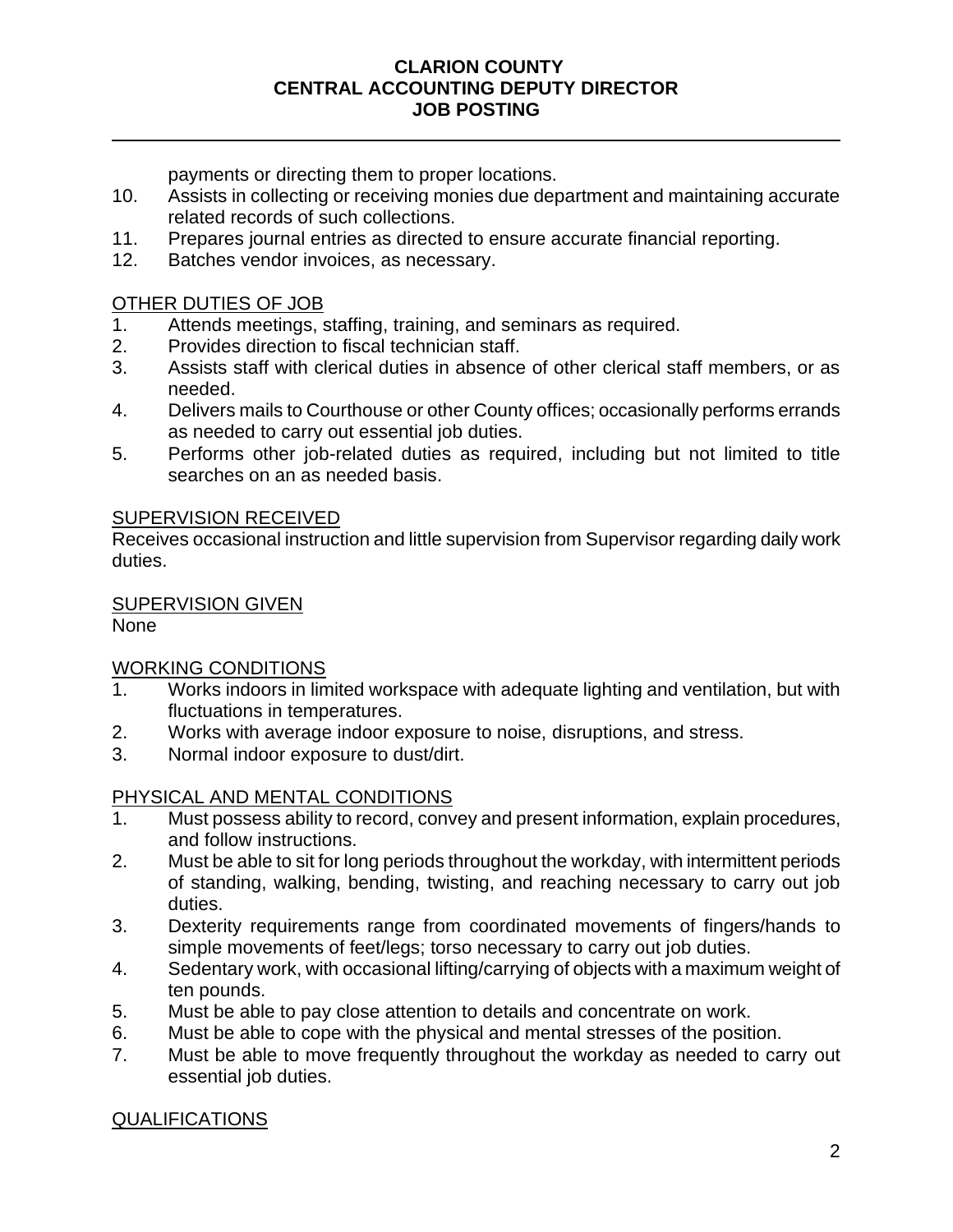## A. EDUCATION/TRAINING

Associate degree from an accredited college or university supplemented by fifteen credits in accounting preferred, or equivalent training and/or work experience.

## B. WORK EXPERIENCE

Two years of prior budgeting and financial statement reporting, and analysis preferred. Working knowledge of Microsoft Excel, Outlook, and Word; or any acceptable combination of experience/training.

## KNOWLEDGE, SKILLS, AND ABILITIES REQUIRED

- 1. Must be able to speak and understand the English language in an understandable manner to carry out essential function of job.
- 2. Must possess effective communication skills.
- 3. Must possess initiative and problem-solving skills.
- 4. Must possess the ability to function independently, have flexibility and the ability to work effectively with co-workers and staff.
- 5. Must possess the ability to maintain confidentiality regarding County and Agency fiscal information and records.
- 6. Must possess the technical knowledge of operating personal computers and computerized accounting systems and software.
- 7. Must possess the knowledge of and the ability to practice generally accepted accounting procedures and principles.
- 8. Must possess the ability to provide sound direction and advice to others regarding financial practices, procedures, and operations.
- 9. Must possess the ability to analyze financial information and make appropriate recommendations regarding capital projects, expenditures, and other financial matters.
- 10. Must possess knowledge of current laws and regulations regarding accounting and expenditures they relate to Agency or department.
- 11. Must possess the ability to prepare accounting and financial statements and reports accurately and within required time frame.
- 12. Must possess ability to learn county and legal rules, procedures, and practices as necessary within department.
- 13. Must possess ability to be able to handle a variety of clerical duties and switch from one to another throughout the workday.

## **HOW TO APPLY**

A County application and transcripts are required to be considered for the advertised vacancy. Applications are only accepted for positions in which we are *actively* recruiting. Applications received for positions not being advertised or general/blanket applications will be discarded.

Applications are available:

• Online by visiting: